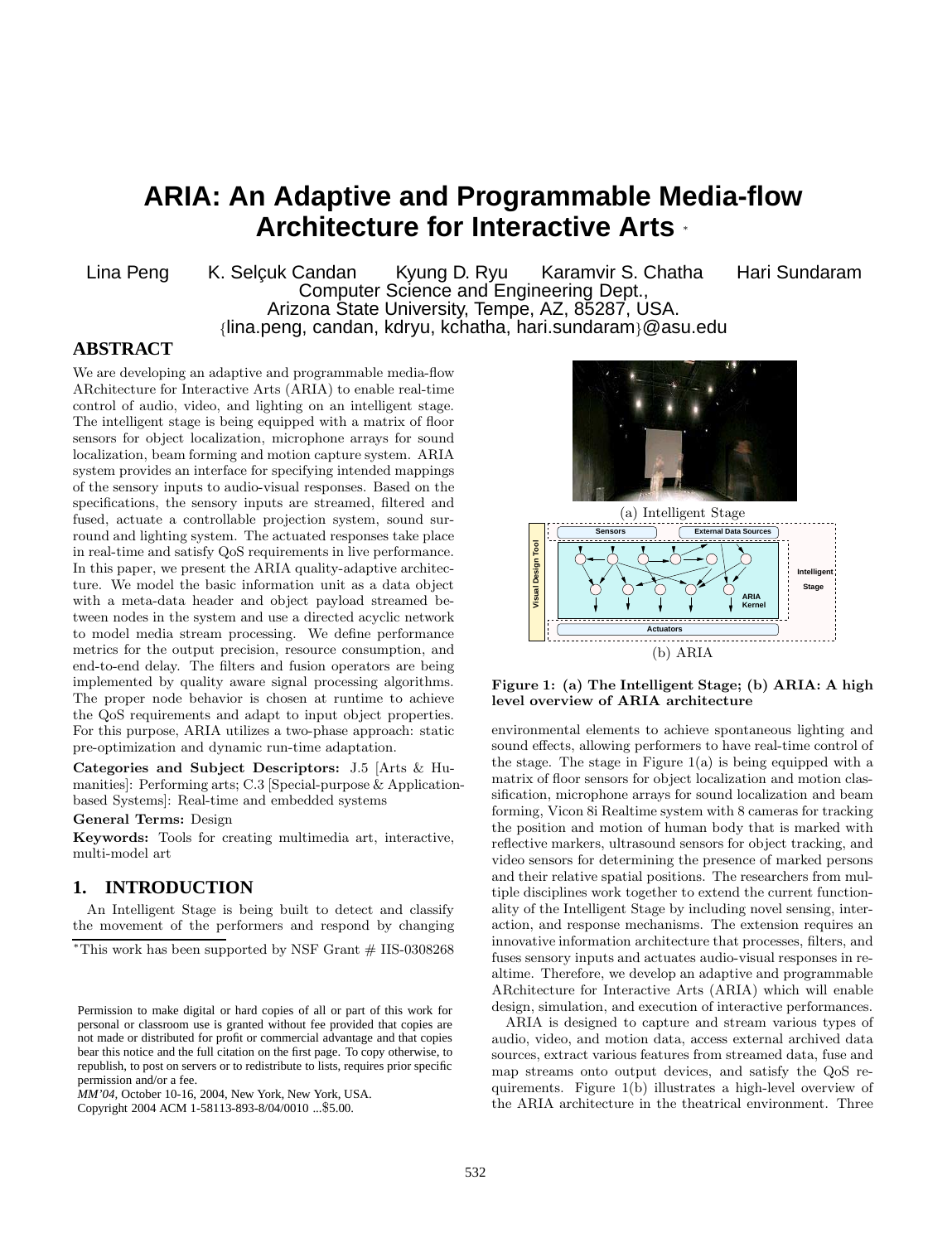theatric scenarios of ARIA application are generated through collaboration among Intelligent Stage artists, choreographers, and media researchers:

- *• Interactive Movement Poses.* Two performers, an adult and a child performers, are tracked by a 3D-motion tracking device and their locations on the stage are tracked using pressure sensors. ARIA continuously monitors the position of the body markers of performers in 3D space, the positions of performers and details of their gestures. The output of the 3D motion tracking is filtered through ARIA to obtain the shape and degree of confidences of the pose. For instance, the adult performer is scripted to draw shapes in the air with his arm. The shapes are recognized by ARIA with the degree-of-confidence and the recognized shape will drive the image from media repository to be projected on the stage. The degree of confidence of recognition and relative spatial locality of the two performers will be fused to generate the color pattern of images to be projected. The image and color information is transferred to the projection actuators.
- *• Interactive Sound and Motion.* Besides the 3D-motion tracking device and pressure sensors, the adult and child performer are tracked by a microphone-array as well. Location information from the pressure sensors is used to tune the microphone array for high-quality sound capture. The captured voices of the performers are filtered to identify elevations in amplitude and pitch. ARIA filters pressure sensor information to identify gesture boundaries of the motion of the performers with the stage space. The elevation information is fused with the gesture boundary information for processing synchronized play-back and pre-recorded sound in real-time.
- *• Interactive Movement Poses with Sound and Motion.* Furthermore, ARIA fuses and synchronizes the image projection from Scenario 1 with sound playback from Scenario 2 based on the interaction mechanism, like dove-tailing, concurrent or interrupt.

#### **1.1 Related Work**

Max/MSP [1] is an object-oriented graphical programming environment for music and multimedia in the MIDI standard format. Programs or patches are created by connecting objects together with patch cords. Events, which could be anything from a MIDI note to a mouse click, flow through the patch cords from one object to another. Jitter extends Max/MSP with a set of media objects for the Max graphical programming environment. Pure Data (Pd) is a real-time graphical programming environment for audio and graphical processing [2]. MAX and Pd provide a visual language framework to describe the connectivity amongst sensors, media filters, media fusion operators and actuators. GrIPD [3] provides a cross-platform extension PD, which allows the design of custom user interfaces for PD patches. CPS [4] is an interactive programming environment for audio. Like MAX and Pd, it provides a visual interface to build interactive sound installations. Image/ine [5], on the other hand, provides an environment for bringing digital video into performances. However, these software are limited in their expres-



**Figure 2: ARIA Architecture**

sive power and lack the capability of describing realtime application constraints and alternative operator properties. Consequently, they cannot take advantage of alternative media-flow strategies to provide realtime and Quality of Service (QoS) guarantees. In effect, they are best-effort solutions, where the use is limited to very specific hard-coded scenarios.

In the past few years, there has been a flurry of activities in the area of data stream processing. Telegraph [6] provides an adaptive dataflow engine that moves data through a number of database operators; STREAM [8] supports continuous queries on the data which has the continuous nature; Aurora [7] focuses on QoS and memory- aware operator scheduling and semantic load shedding for coping with transient spikes in a data stream network. The existing work is focused on managing continuously arriving tuples where tuple sizes are linearly modified by traditional database operators. ARIA models the basic information unit as an object. The design and implementation of ARIA operators are scalable and embed the QoS support. The ARIA filters and fusion operators are implemented by quality aware signal processing algorithms. These operator characteristics are constrained by a collection of precision, resource, and delay specifications. The output precision, consumed resource and end-to-end delay of an object depend on the property of operators on the object delivery path. Different implementations of an operator are leveraged by ARIA Optimizer to deliver high precision, small delay, and small resource-usage objects to the actuators.

In the following sections of the paper we describe ARIA architecture, the network processing model, the performance metrics, and ARIA optimizer in Section 2. In Section 3, we show how well the alternative path identification experimentally approximates the optimal.

#### **2. ARIA ARCHITECTURE**

Figure 2 illustrates the components of ARIA. We first provide an overview of main components of ARIA architecture.

The basic information unit in transmission is a *data object*. An object is produced by a sensor or an external data source. Depending on the task, an object can be as simple as a numeric value (such as an integer denoting the pressure applied on a surface sensor) or as complex as an image component segmented out from frames in a video sequence. Each object streamed through ARIA contains an object payload, such as a string, a numeric value, or an image region, and a meta-data header, describing the object properties. Each *stream* denotes a transmission channel of objects of the same type. Sensors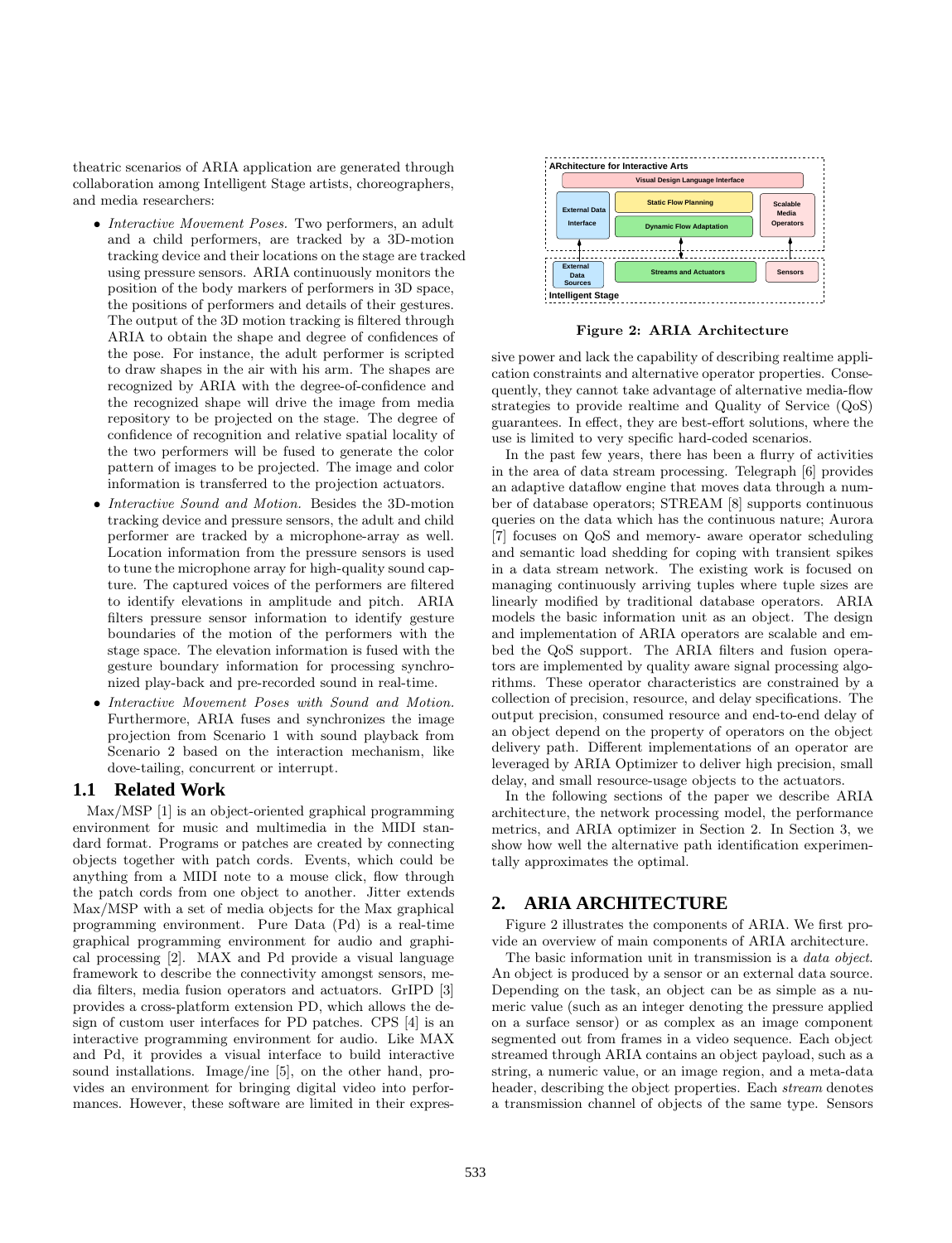

**Figure 3: (a) An example flow network: "S" denotes sensors, "F" denotes filters, "**χ**" denotes fusion operators, and "A" denotes actuators; (b) the corresponding flow network created in** *qStream* **GUI (note that GUI shows that some of the nodes have multiple/alternative implementations)**

act as stream sources. While *sensors* generate object streams, *actuators* consume object streams and map them to appropriate outputs. *Scalable Media Operators*, such as filter and fusion operators, are implemented by quality aware signal processing algorithms. A *filter* takes an object stream as input, processes and transforms the objects in the stream, and outputs a new stream consisting of the transformed objects. For example, consider a module that takes a stream of facial images as its input and returns a face signature vector as its output. A *fusion operator* is similar to a filter, except that it takes as its input multiple streams and returns as its output multiple streams. For example, consider a module which receives object-tracking information from multiple redundant sensors and outputs *fused* highly-precise object-tracking information. For a specific signal processing task, it is often the case that there exists tradeoffs between desired characteristics, such as the delay and perceptual distortion/precision. For example, consider MPEG decoding of interlaced video sequences. The maximum precision implementation of the well-known IDCT operation requires all coefficients. A slightly lower precision and lower delay implementation can be achieved by setting a few high-frequency coefficients to zero.

The main task of ARIA *Optimizer* is to explore the potential design space to generate the near-optimal implementation of algorithms. A *media-flow plan* is the term that we use to specify which implementation of a single algorithm shall be executed by ARIA runtime kernel. ARIA Optimizer takes place in two stages. At the first *static flow planning* stage, ARIA Optimizer generates a set of static media-flow plans through graph-theoretical heuristic and approximation algorithms to obtain the least-delay high-precision output streams (Section 2.2). Due to static nature of the processing delay and resource usage models, plans produced by the static optimizer may not be optimal at runtime. At the second *dynamic flow adaption* stage, ARIA Optimizer dynamically makes decisions on the selection of media-flow plan alternatives that are registered at the first stage. At this stage, each operator uses information about the delays and precisions of other operators in the network to adapt to real-time situations. Since it is not efficient to make global system state available to each operator in the system, a relevant subset of global information is identified and made available for each operator.

*External Data Interface* provides access for external sources, including relational and multimedia databases as well as Internet sources for the proper operation of some filter and fusion operators, like image-matching filters. Prefetching/view management techniques to ensure that the relevant information will be available when needed are being investigated.

*Visual Design Language Interface* provides the choreographer with a visual design tool to describe the processing operators in the interactive performance. The specifications include streaming characteristics of the sensors; precisions and computational overheads of the feature extractors; schemas, interfaces, and data access costs of the external data sources; functionality and QoS of the fusion operators and integration pathways in the media-flow network; display and audio features of the actuators. The interface also provides mechanisms for describing local (per-processing-component) and end-toend (sensor-to-actuator) delay, QoS, and frequency constraints.

#### **2.1 The Network Processing Model**

The basic job of ARIA is to filter sensor data and fuse them to produce the desired interactive media effects. It is natural to model ARIA media-flow processing in the form of networks. Hence, we model sensors, filters, fusion operator, and actuators as a set of nodes and media object streams as arcs that connect processing operators. Figure 3(a) illustrates one example of ARIA media-flow processing network. *qStream* is the system that provides a graphical interface for the choreographers to specify a valid flow processing network based on their tasks. Figure 3(b) shows the corresponding flow network created in *qStream* GUI.

Formally, we define ARIA media-flow network as an acyclic, directed connected network,  $G(V, E, \beta)$ , where

- the set, V, of vertices (or nodes) represents the set of sensors, filters, fusion operators, external sources and actuators;
- the set, E, of edges represents object and feature streams between components;
- *•* the set, <sup>β</sup>, of behaviors describes operation characteristics of the nodes. A behavior of a node,  $b = \{\leq$  $s, r, f, p, d > \}$ , is a collection of size, resource, frequency, precision, and delay behaviors, respectively. As in Figure 3(b), each node may have several alternative scalable implementations each of which is modelled by an alternative behavior.

The precision, resource requirements, and delay characteristics of the ARIA operators depend on the parameter assignments as we discussed in Section 2. In other words, individual